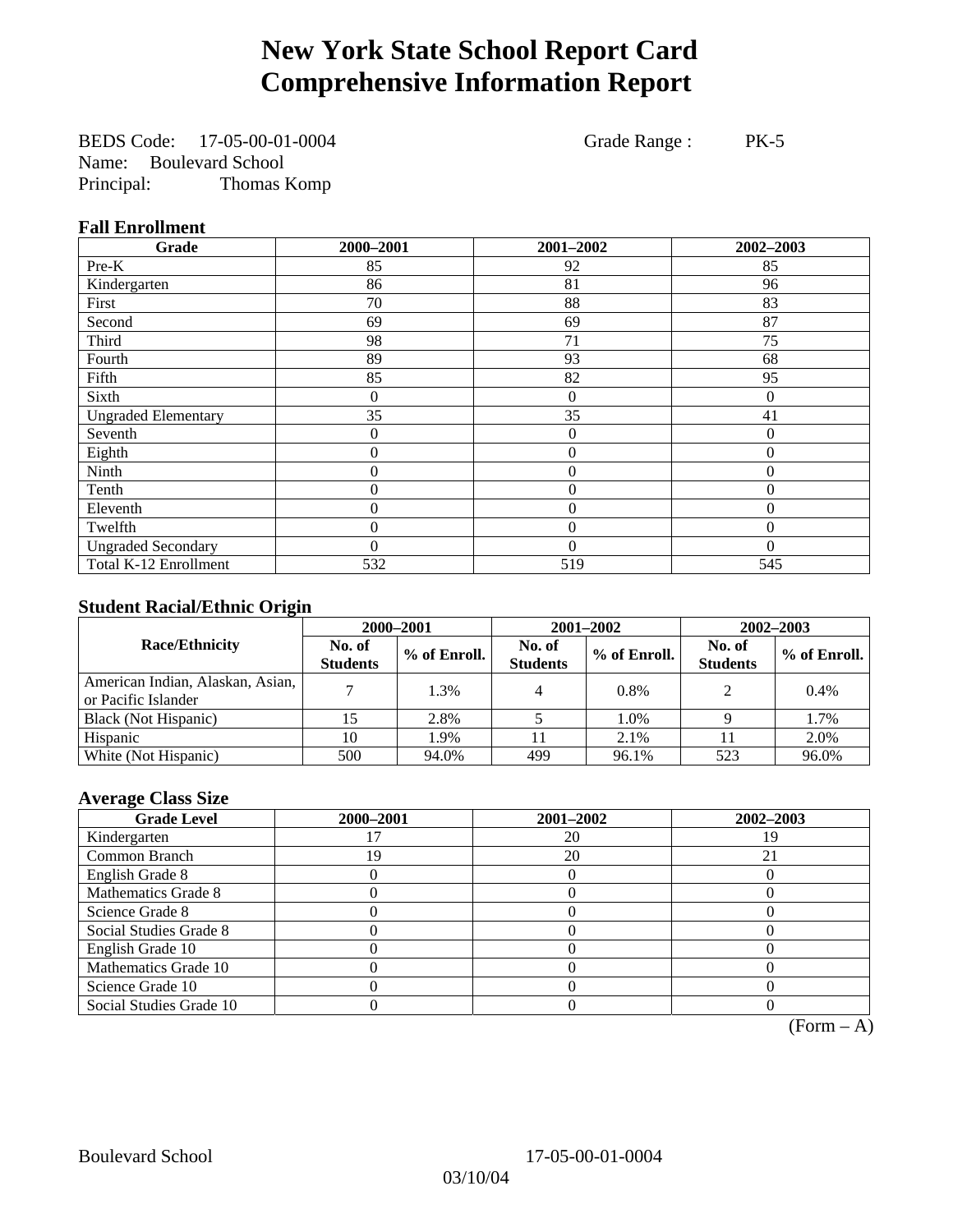### **District Need to Resource Capacity Category**

| <b>N/RC Category</b> | <b>Description</b>                                                     |
|----------------------|------------------------------------------------------------------------|
|                      | This is a rural school district with high student needs in relation to |
|                      | district resource capacity.                                            |

### **Similar School Group and Description**

| <b>Similar School Group</b> | <b>Description</b>                                                       |
|-----------------------------|--------------------------------------------------------------------------|
|                             | All schools in this group are elementary level schools in rural school   |
|                             | districts with high student needs in relation to district resources. The |
|                             | schools in this group are in the middle range of student needs for       |
|                             | elementary level schools in these districts.                             |

All schools within the same N/RC category are divided into three similar school groups defined by the percentage of students in the school who are eligible for the free-lunch program and/or who are limited English proficient (also known as English language learners).

#### **Student Demographics Used To Determine Similar Schools Group**

| . .                               | 2000-2001 |         | $2001 - 2002$ |         | $2002 - 2003$ |         |
|-----------------------------------|-----------|---------|---------------|---------|---------------|---------|
|                                   | Count     | Percent | Count         | Percent | Count         | Percent |
| <b>Limited English Proficient</b> |           | 0.0%    |               | . .5%   |               | $0.5\%$ |
| <b>Eligible for Free Lunch</b>    | 192       | 36.1%   | 183           | 35.3%   | 200           | 36.7%   |

#### **Attendance and Suspension**

|                               | 1999–2000<br>$%$ of<br>No. of |         |                  | 2000-2001 | $2001 - 2002$   |         |
|-------------------------------|-------------------------------|---------|------------------|-----------|-----------------|---------|
|                               |                               |         | $%$ of<br>No. of |           | No. of          | $%$ of  |
|                               | <b>Students</b>               | Enroll. | <b>Students</b>  | Enroll.   | <b>Students</b> | Enroll. |
| <b>Annual Attendance Rate</b> |                               | 96.3%   |                  | 96.9%     |                 | 97.6%   |
| <b>Student Suspensions</b>    |                               | 0.0%    |                  | 0.4%      |                 | 0.2%    |

### **Student Socioeconomic and Stability Indicators (Percent of Enrollment)**

|                          | 2000–2001 | $2001 - 2002$ | 2002-2003  |
|--------------------------|-----------|---------------|------------|
| <b>Reduced Lunch</b>     | 27.1%     | 10.6%         | 12.3%      |
| <b>Public Assistance</b> | $-10%$    | 21-30%        | $41 - 50%$ |
| <b>Student Stability</b> | 95%       | 93%           | 88%        |

#### **Staff Counts**

| Staff                                 | 2002-2003 |
|---------------------------------------|-----------|
| <b>Total Teachers</b>                 |           |
| <b>Total Other Professional Staff</b> |           |
| <b>Total Paraprofessionals</b>        | NΑ        |
| Teaching Out of Certification*        |           |
| Teachers with Temporary Licenses      |           |

\*Teaching out of certification more than on an incidental basis. Teachers with temporary licenses are also counted as teaching out of certification.

 $(Form - B)$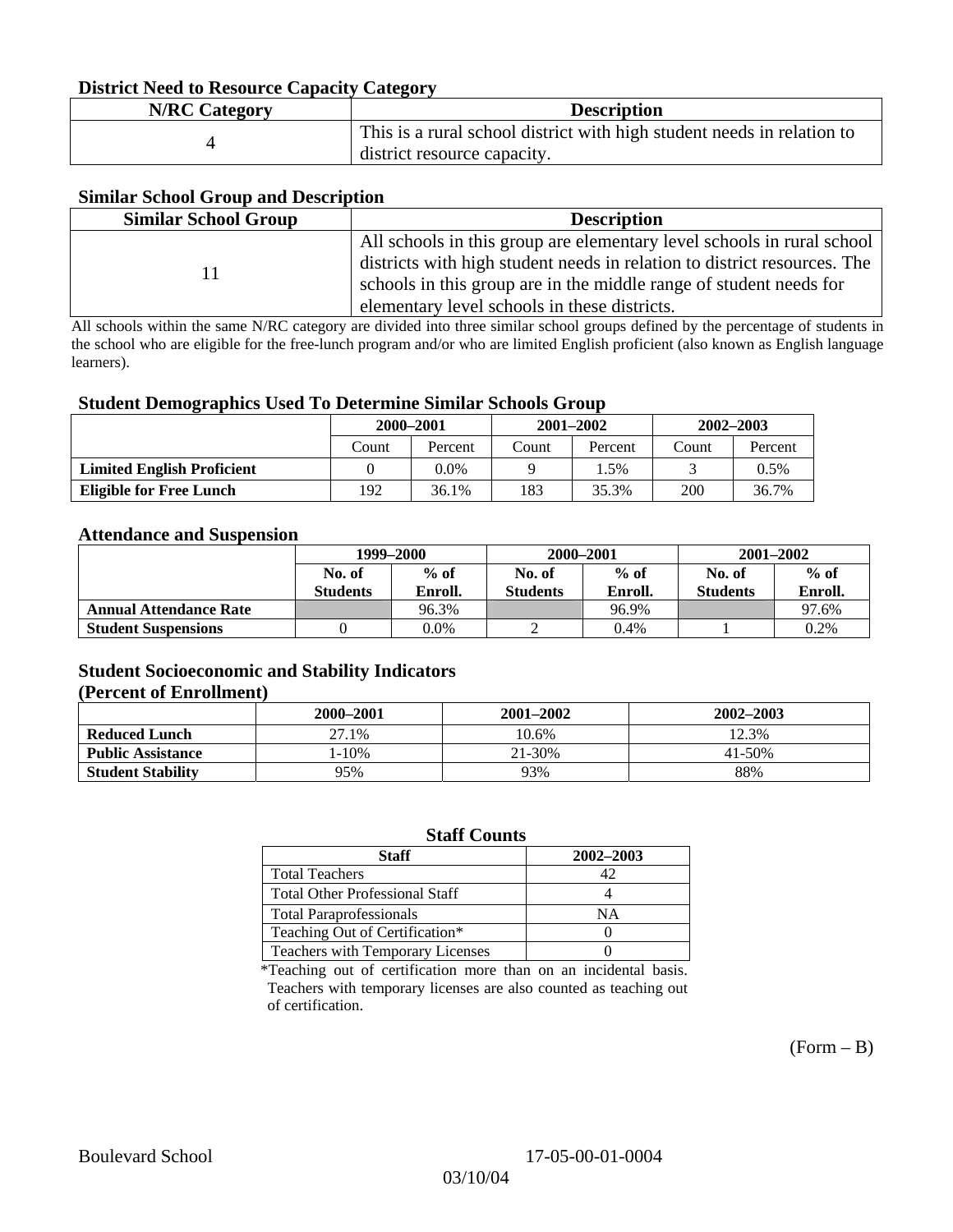# **Career Development and Occupational Studies (CDOS)**

### **Percentage of Students Documenting Self- and Career-Awareness Information and Career Exploration Activities, K–3**

| <b>Grades</b> | 2000-01 | $2001 - 02$ | $2002 - 03$ |
|---------------|---------|-------------|-------------|
| K-1           |         | $0\%$       | 0%          |
| $2 - 3$       |         | $0\%$       | $0\%$       |

### **Students Developing a Career Plan, 4–12**

| <b>Grades</b> |                                      | $2000 - 01$ | $2001 - 02$ | $2002 - 03$ |
|---------------|--------------------------------------|-------------|-------------|-------------|
|               | Number of General-Education Students |             | $\Omega$    | 0           |
| $4 - 5$       | Number of Students with Disabilities |             | $\Omega$    | 0           |
|               | Number of All Students               |             | 0           | $\Omega$    |
|               | Percent of Enrollment                |             | $0\%$       | $0\%$       |
|               | Number of General-Education Students |             | $\Omega$    | 0           |
| $6 - 8$       | Number of Students with Disabilities |             | $\Omega$    | $\Omega$    |
|               | Number of All Students               |             | $\Omega$    | $\Omega$    |
|               | Percent of Enrollment                |             | $0\%$       | $0\%$       |
|               | Number of General-Education Students |             | $\Omega$    | 0           |
| $9 - 12$      | Number of Students with Disabilities |             | $\Omega$    | $\Omega$    |
|               | Number of All Students               |             | 0           | 0           |
|               | Percent of Enrollment                |             | 0%          | $0\%$       |

# **Second Language Proficiency Examinations**

### **General-Education Students**

| <b>Test</b> | 2000-2001         |           |            | 2001-2002 | $2002 - 2003$ |           |
|-------------|-------------------|-----------|------------|-----------|---------------|-----------|
|             | <b>No. Tested</b> | % Passing | No. Tested | % Passing | No. Tested    | % Passing |
| French      |                   | 0%        |            | 0%        |               | 0%        |
| German      |                   | 0%        |            | $0\%$     |               | 0%        |
| Italian     |                   | 0%        |            | 0%        |               | 0%        |
| Latin       |                   | 0%        |            | 0%        |               | 0%        |
| Spanish     |                   | 0%        |            | 0%        |               | 0%        |

### **Students with Disabilities**

| <b>Test</b> | 2000-2001         |           |            | 2001-2002 | 2002-2003  |           |  |
|-------------|-------------------|-----------|------------|-----------|------------|-----------|--|
|             | <b>No. Tested</b> | % Passing | No. Tested | % Passing | No. Tested | % Passing |  |
| French      |                   | 0%        |            | 0%        |            | 0%        |  |
| German      |                   | 0%        |            | 0%        |            | 0%        |  |
| Italian     |                   | 0%        |            | 0%        |            | 0%        |  |
| Latin       |                   | 0%        |            | 0%        |            | 0%        |  |
| Spanish     |                   | 0%        |            | 0%        |            | 0%        |  |

(Form-D)